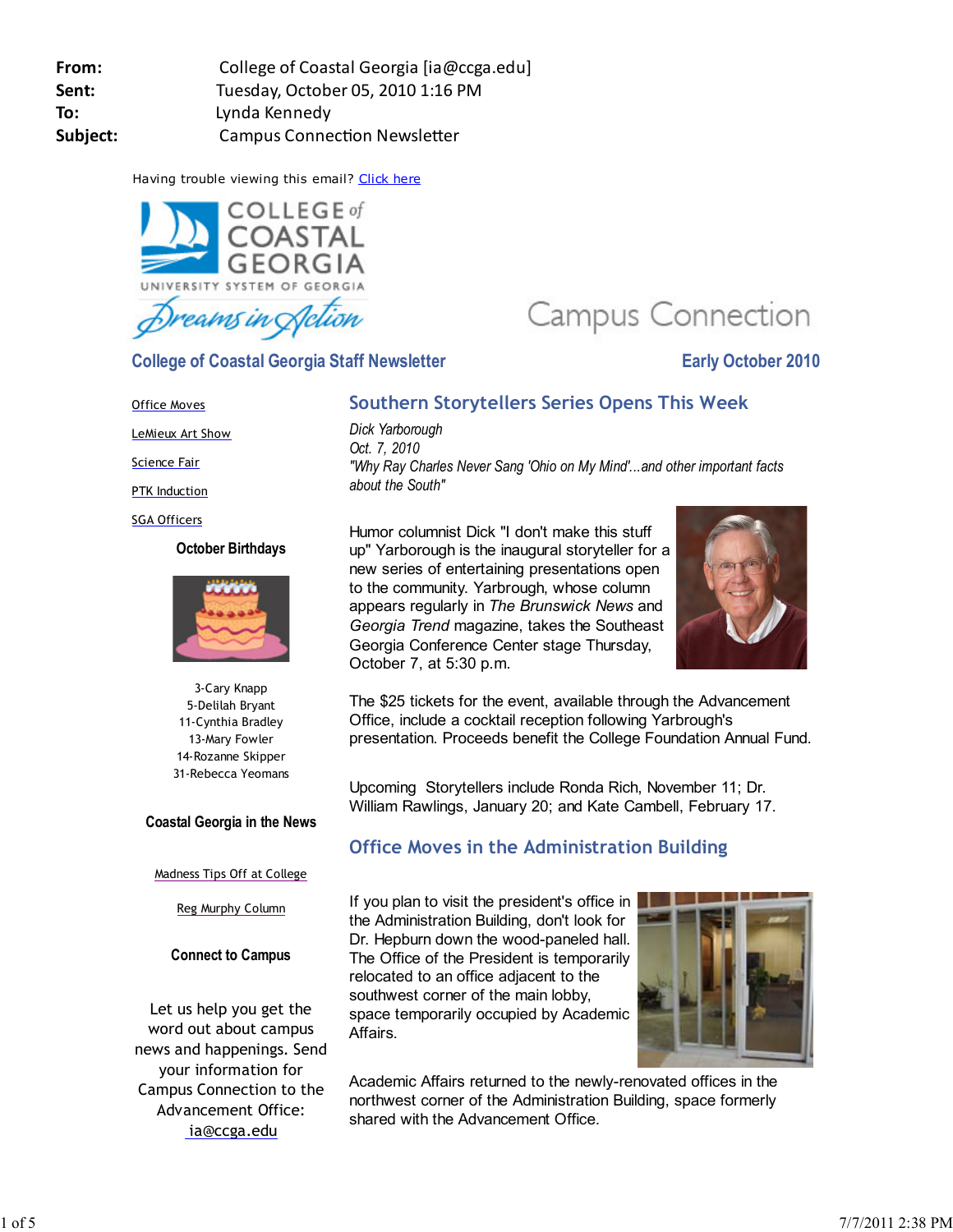#### **October Calendar**



5 - Candidates Forum 7-9 p.m. Southeast Georgia Conference Center

5-12 - McGladrey Classic PGA Tour Event Sea Island's Seaside Course St. Simons Island

6 - Last day to donate items Radiography Club Community Outreach Project BTobias@ccga.edu

7- Coastal Scholars Prof. Tony Bell "Critical Thinking in the Real World: Models, Tools & Application" 12:15-1:15 p.m. Science Lecture Hall

7 - Southern StoryTellers Dick Yarbrough 5:30-8 p.m. Southeast Georgia Conference Center

7-11 - Georgia Coast Birding & Nature Festival Jekyll Island More information

7-25 - Art-rageous Fundraiser Southeast Georgia Health Systems Outpatient Care Center Art Gallery Brunswick More information

8 - Reception for Dave Leenhouts 11 a.m. SAC Wherehouse

9-10 - 41st Annual Art and Sol Fine Arts & Crafts Juried Festival Postell Park, Pier Village St. Simons Island More information

> 10 - Tri-Red Triathlon & 5K "Run for the Red"

The Advancement Office and Institutional Effectiveness are now next-door neighbors in the northeast corner and the Business Office has returned to the southeast corner of the Administration Building.

Confused? Just look for the signs in the lobby.

## **Locating Alumni, One Person at a Time**

In an effort to identify former students and reconnect them to the College, the College Advancement Office is building an alumni data base. All students who attended the College are alumni - friends with a personal story to tell, a shared legacy, a Mariner connection.



Over the summer months, the alumni data base grew from 772 alums to over 4,200. But with a 49-year history, the College still has many former Mariners to locate. Faculty and staff can help the College reconnect. If you meet or know a former College student, encourage them to visit the College website alumni page and register online. For additional information about College of Coastal Georgia alumni, contact the Advancement Office, 279.5702.

#### Link to online alumni registration

# **Coastal Georgia Art Professor Featured at The Ritz**

Jeff LeMieux, Assistant Professor of Art, is the featured artist in a solo exhibit of recent work at The Ritz Gallery October 1-November 24. The show includes a range of media reflecting his experience as a painter, photoengraver, illustrator and printer. LeMieux has been a faculty member since 2002.



The Ritz Gallery is located in the historic Ritz

Theatre, 1530 Newcastle Street, Brunswick. Gallery hours are Tuesdays through Fridays, 9 a.m.-5 p.m., and Saturdays, 10 a.m.-2 p.m.

**Status of Foundation Annual Fund Campaign**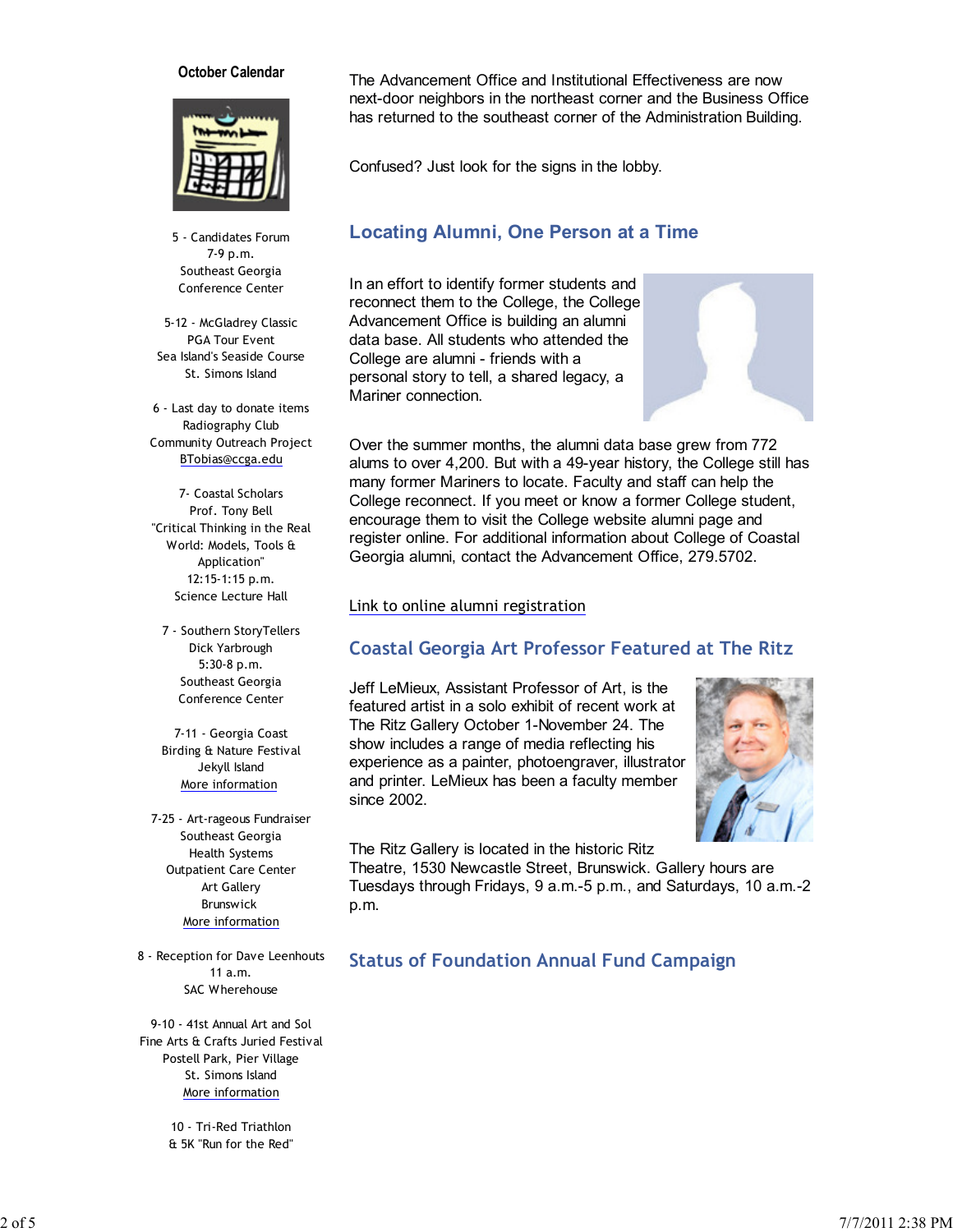Benefiting the American Red Cross Jekyll Island Calendar of Events

15 - SoTL Symposium of the South Georgia Southern University Statesboro Symposium details

> 15 - Sunset Cruise on the Shrimp Boat Lady Jane 6:30-9:30 p.m. SBartkovich@ccga.edu

> 16 - Student Recruitment Open House Brunswick Campus

16 - American Idles Chicago City Limits Comedy improve troup 8 p.m. Ritz Theatre, Brunswick More information

16 - Rhythm on the River Outdoor Concert 6 p.m. Mary Ross Park, Brunswick More information

16 - WAY Radio 8th Annual Fall Beach Concert 2-5 p.m. Jekyll Island Calendar of Events

18 - Music of the Royals: The United Kingdom Coastal Symphony of Georgia 8 p.m. Glynn Academy Memorial Auditorium Brunswick More Information

19 - Coastal Scholars Dr. Claire Hughes "An Overview of the Types, Causes & Treatments of Autism"

23 - Hunt Family Irish Step & Violin Concert 7-9 p.m. Southeast Georgia Conference Center Campus Calendar

23 - Turtleween Georgia Sea Turtle Center 2-4 p.m. Jekyll Island Jekyll Island Calendar of Events

24 - Hunt Family Irish Step &



The College Foundation set a \$1.1 million goal for this year's annual fund. As of September 27, \$658,077 has been contributed towards that goal, according to Elizabeth Weatherly, Assistant Vice President for Alumni Annual Giving. Of that goal, \$30,000 is targeted as gifts from faculty and staff. To date, 45 faculty and staff members have contributed \$15,351. Thank you! But we're still only half way to that year-end objective.

As a member of our College community, you directly experience the exciting changes occurring on campus. While many of our students depend on scholarship support to help them achieve their dreams of higher education, College Foundation funding is about more than student scholarships. It is also about new programs, facilities and technology upgrades, community outreach, and faculty and staff development consistent with the College mission. The Foundation serves as trustee of your contributions and sponsors a wide range of programs inadequately supported by State appropriations. Examples of Foundation funding impacting staff and faculty include:

- Faculty participation in professional development opportunities, such as Don Matthew's presence at the American Economic Association's Continuing Education Program on Financial Economics in Atlanta, January 2010;
- $\bullet$ Faculty attendance at conferences relevant to their fields of study, such as Trish Rugaber's trip October 2009 to Scottsdale, AZ, for the 15thannual meeting and conference of the American Society of Botanical Artists;
- Staff assembly meetings; and
- **Staff skills development through training programs offered by** Human Resources.

Your contribution to the College of Coastal Georgia Foundation for the 2010-2011 Dreams in Action campaign is an investment in our continued growth. If you have not already done so, please visit the link below and participate. For more information on supporting the College through the Annual Fund, please contact the Advancement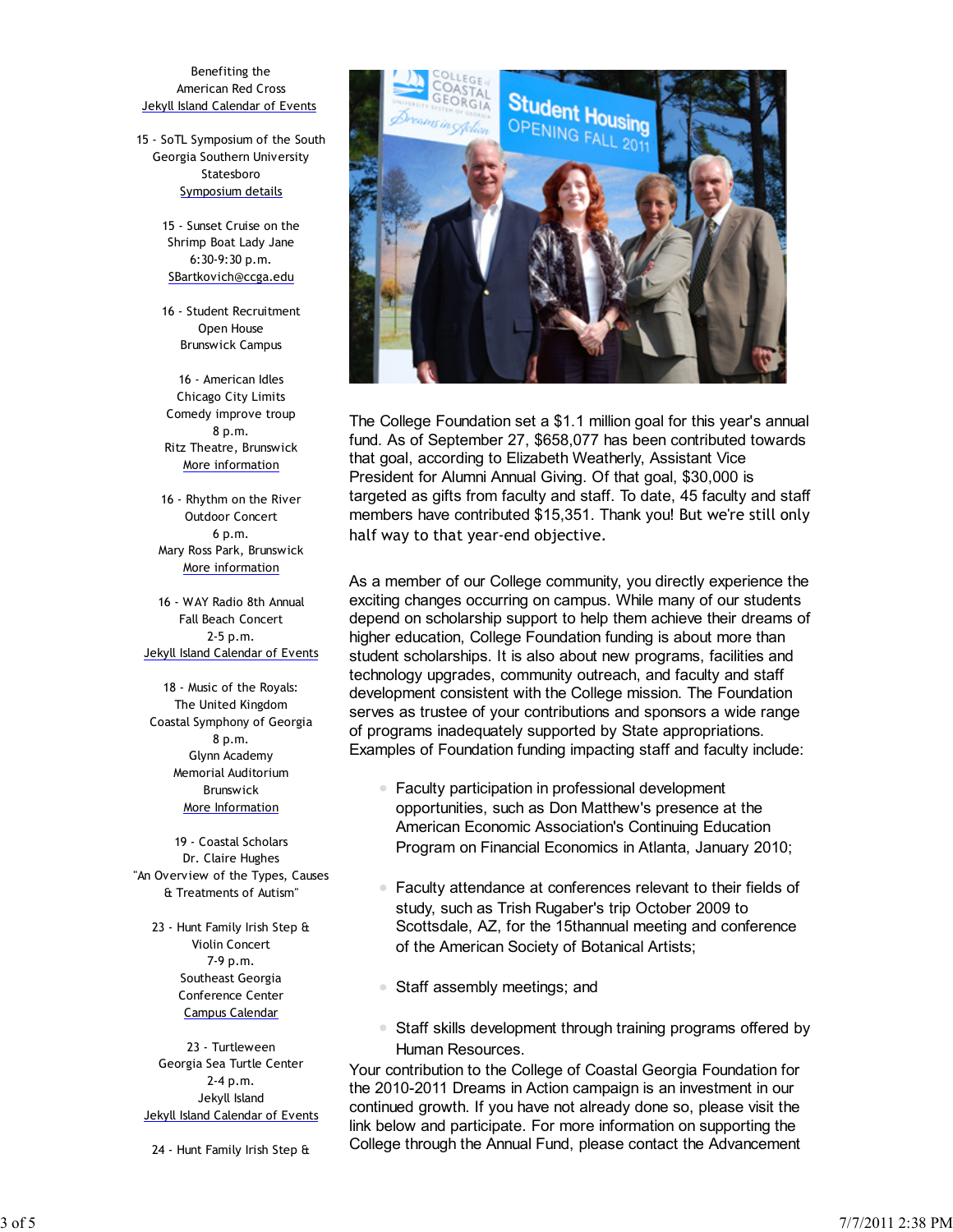Violin Concert 3-5 p.m. Camden Center

26 - Retirement Planning & Financial Wellness Fair Beginning at 9 a.m. Southeast Georgia Conference Center

27 - Open Enrollment Benefits Fair Beginning at 9 a.m. Southeast Georgia Conference Center

28 - Coastal Scholars Tyler Bagwell "The Good Time Will Come: Ethnography of the Golden Age"

28 - Health & Wellness Fair Beginning at 9 a.m. Southeast Georgia Conference Center

Office, ext. 5925, and ask for Elizabeth Weatherly or John Gyllin, our new Vice President for Advancement. Thank you for your support of the College.

Dreams in Action Campaign

# **College Hosting Science Fair**



Coastal Georgia will host the 27th annual Coastal Georgia Regional Science and Engineering Fair (CGRSEF) February 16-19 on the Brunswick campus. Entry forms for CGRSEF must be submitted by January 25, 2011. Detailed information about the regional science fair, including entry forms, is available at www. ccga.edu/ScienceFair/.

Read more

# **PTK Inducts New Student Members**



The College of Coastal Georgia Omicron Omega chapter of Phi Theta Kappa, an international honor society, welcomed its new student members during the Fall 2010 Induction Ceremony September 19 at the Alfred W. Jones Science Lecture Building.

Names of students inducted

# **Student Government Association Officers Elected**

For the first time in over 20 years, the leadership of the Student Government Association (SGA) has been fully elected by the student body, according to David Leenhouts, Director of Student Life. LaTanya Abbott-Austin, SGA President,